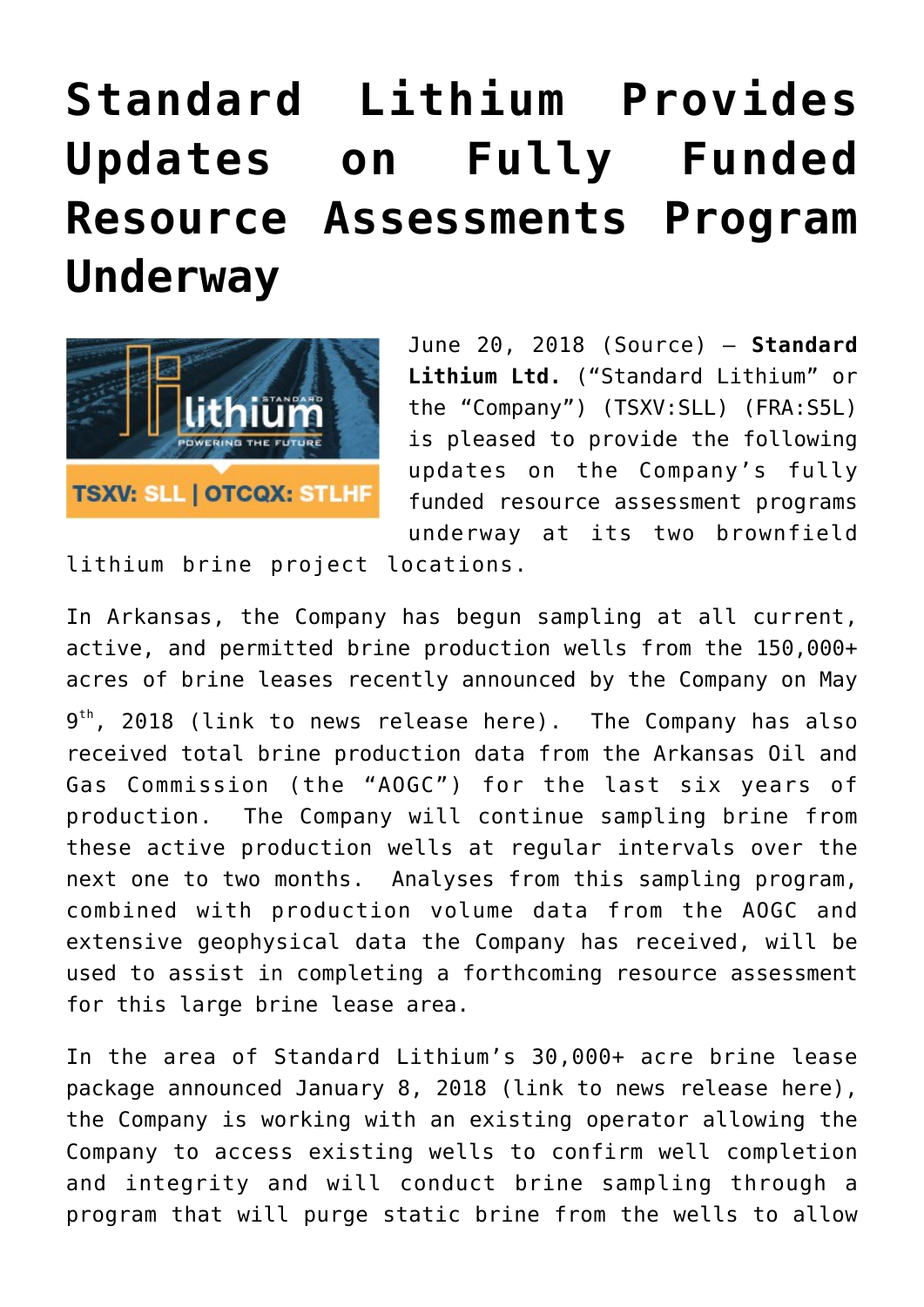flow of representative Smackover Formation brines to the surface. The chemistry and flow data collected from the wells, combined with extensive historical lithium brine information from the lease package, will be incorporated into the forthcoming resource assessment for the 30,000+ acre Standard Lithium lease area.

In California, the Company has successfully completed six of a seven exploration drill program, and a new drilling rig is scheduled to be mobilised to the Bristol Dry Lake Project site to complete the final and deepest exploration borehole at the project. As part of the Company's on-going brine processing work, a third series of evaporation pond tests at the Mojave project has been completed, and the concentrated brine from this testing round will be shipped to the Company's mini-Pilot plant site for additional process testing work. A round of brine sampling has also been completed from the brine production wells at the neighbouring Cadiz Dry Lake Project and data will be incorporated into the ongoing resource model compilation.

Dr. Andy Robinson, COO and President of Standard Lithium, commented, *"Having access to permitted and operating wells in areas of our Southern Arkansas project for brine sampling is a unique data gathering opportunity."* Dr Robinson added, *"With our exploration program in California near completion and our technical teams processing the huge amount of geological, geophysical and hydrogeological data available in Southern Arkansas, we are now close to having a complete conceptual model for all of our lithium brine project areas, and this current phase of work will round-out our resource model assessments, which we hope to finalise later this summer."*

# **Quality Assurance**

Raymond Spanjers, Registered Professional Geologist (SME No. 3041730), is a qualified person as defined by NI 43-101, and has supervised the preparation of the scientific and technical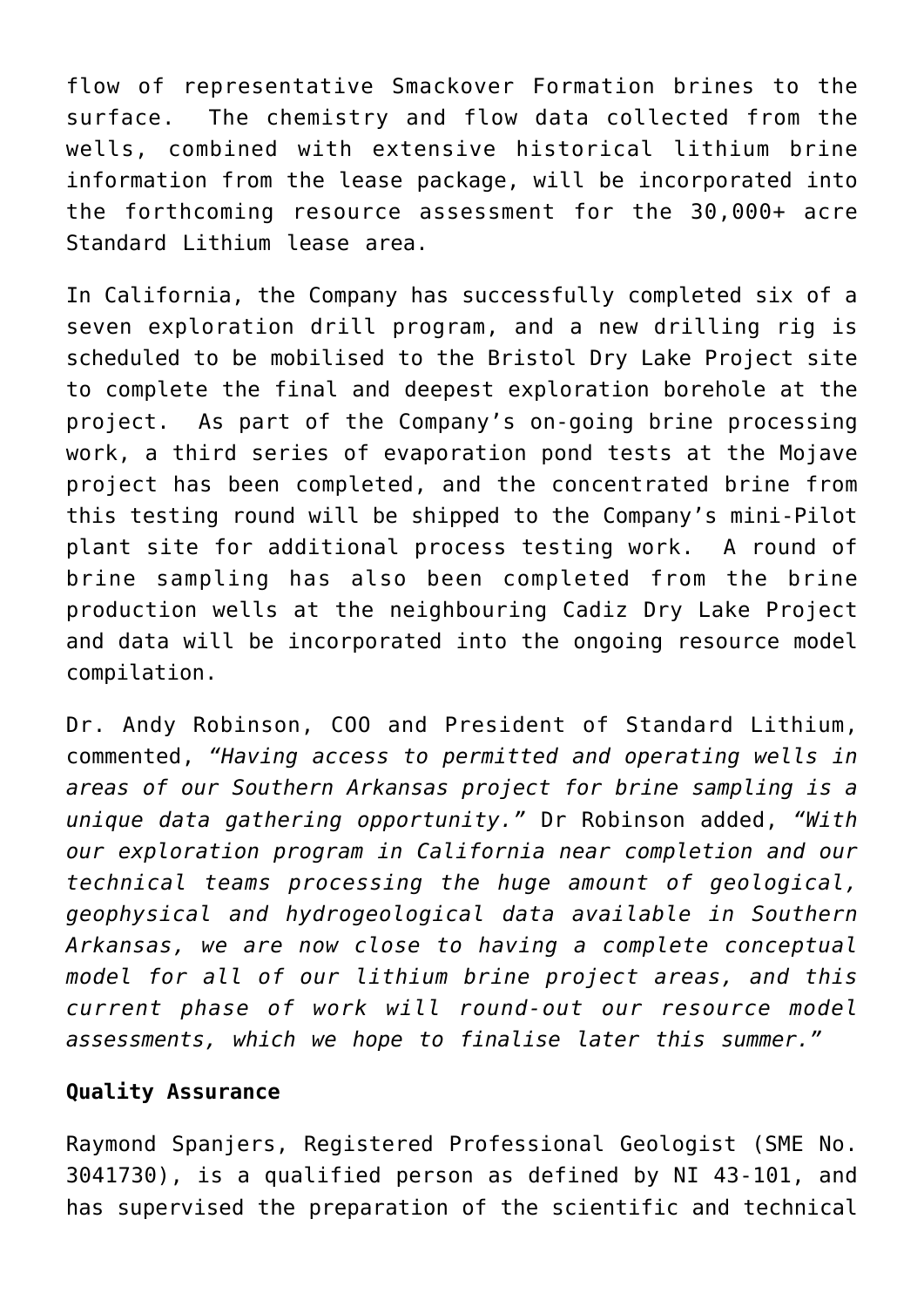information that forms the basis for this news release. Mr. Spanjers is not independent of the Company as he is an officer in his role as Vice President, Exploration and Development.

# **About Standard Lithium**

Standard's value creation strategy encompasses acquiring a diverse and highly prospective portfolio of large-scale brownfield domestic brine resources, led by an innovative and results-oriented management team with a strong focus on technical skills and modern brine processing technologies. The Company's flagship project is in southern Arkansas, where it is engaged in the testing and proving of commercial viability of lithium extraction from 150,000+ acres of permitted brine operations and also the resource development of 30,000+ acres of separate brine leases, both located in the Smackover Formation. It is also engaged in the exploration and resource development of approximately 45,000 acres at the Bristol and Cadiz Dry Lake Lithium Projects located in the Mojave Desert, San Bernardino County, California. All of Standard Lithium's Project areas have significant infrastructure in-place, with easy road and rail access, abundant electricity and water sources, and already permitted brine extraction and processing operations.

Standard Lithium is listed on the TSX Venture under the trading symbol "SLL"; quoted on the OTCQX under the symbol "STLHF"; and on the Frankfurt Stock Exchange under the symbol "S5L". Please visit the Company's website at [www.standardlithium.com.](https://www.globenewswire.com/Tracker?data=x8ne9Ln1eagiKarhHYmJ3VuUfjSrGD_ih9RfDzb0ehiksP0dc2jU-TgBmfsc7Vy-jSc0siqgMOm1uls3v8bI0R0uOe4pZRjoNBFrPFKG-ws=)

On behalf of the Board,

# **Standard Lithium Ltd.**

# Robert Mintak, CEO & Director

*Neither TSX Venture Exchange nor its Regulation Services Provider (as that term is defined in policies of the TSX*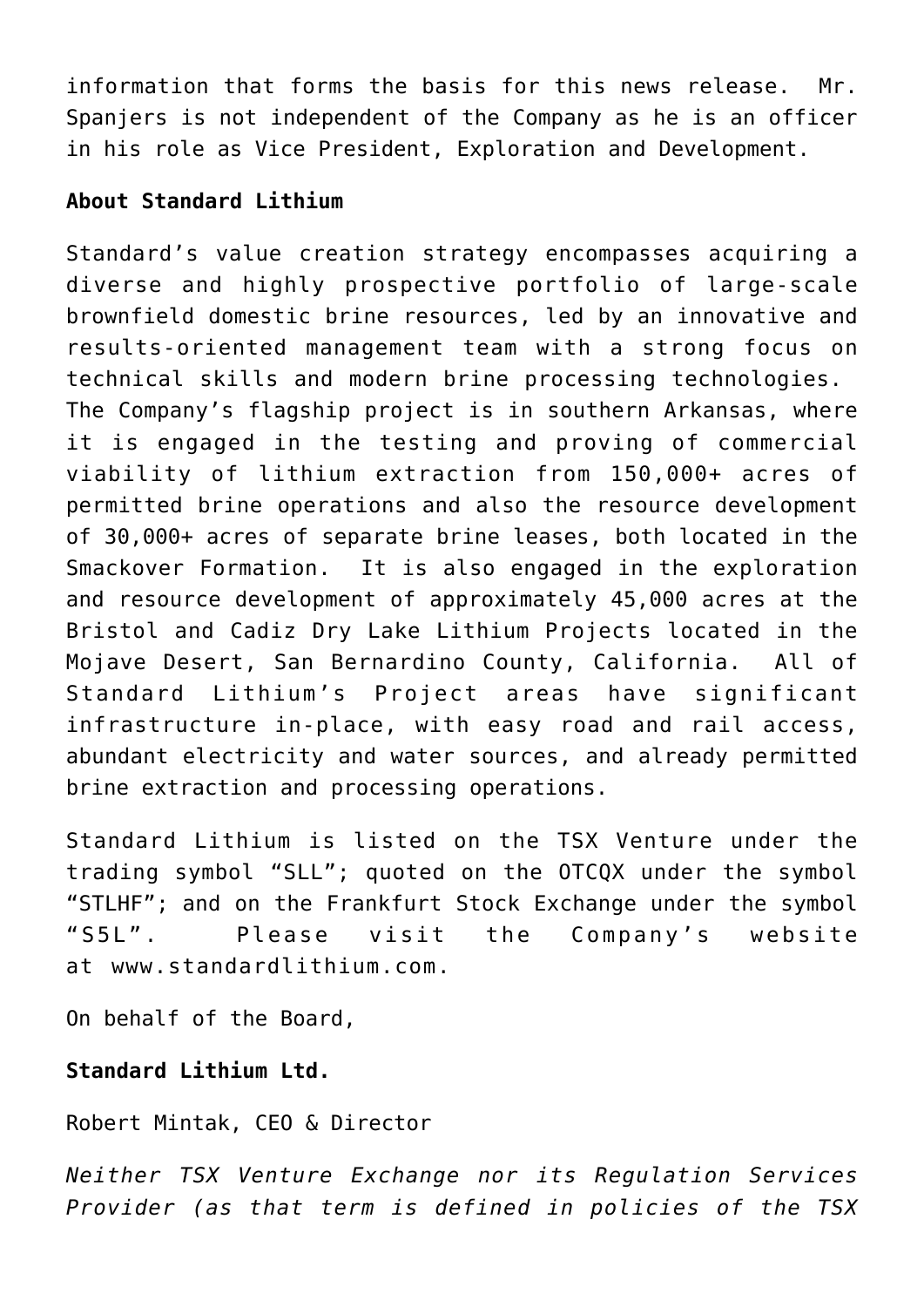*Venture Exchange) accepts responsibility for the adequacy or accuracy of this release.*

*This news release may contain certain "Forward-Looking Statements" within the meaning of the United States Private Securities Litigation Reform Act of 1995 and applicable Canadian securities laws. When used in this news release, the words "anticipate", "believe", "estimate", "expect", "target, "plan", "forecast", "may", "schedule" and other similar words or expressions identify forward-looking statements or information. These forward-looking statements or information may relate to future prices of commodities, accuracy of mineral or resource exploration activity, reserves or resources, regulatory or government requirements or approvals, the reliability of third party information, continued access to mineral properties or infrastructure, fluctuations in the market for lithium and its derivatives, changes in exploration costs and government regulation in Canada and the United States, and other factors or information. Such statements represent the Company's current views with respect to future events and are necessarily based upon a number of assumptions and estimates that, while considered reasonable by the Company, are inherently subject to significant business, economic, competitive, political and social risks, contingencies and uncertainties. Many factors, both known and unknown, could cause results, performance or achievements to be materially different from the results, performance or achievements that are or may be expressed or implied by such forward-looking statements. The Company does not intend, and does not assume any obligation, to update these forwardlooking statements or information to reflect changes in assumptions or changes in circumstances or any other events affections such statements and information other than as required by applicable laws, rules and regulations.*

*Readers are cautioned that a "Qualified Person" (as that term is defined by National Instrument 43-101 – Standards of*